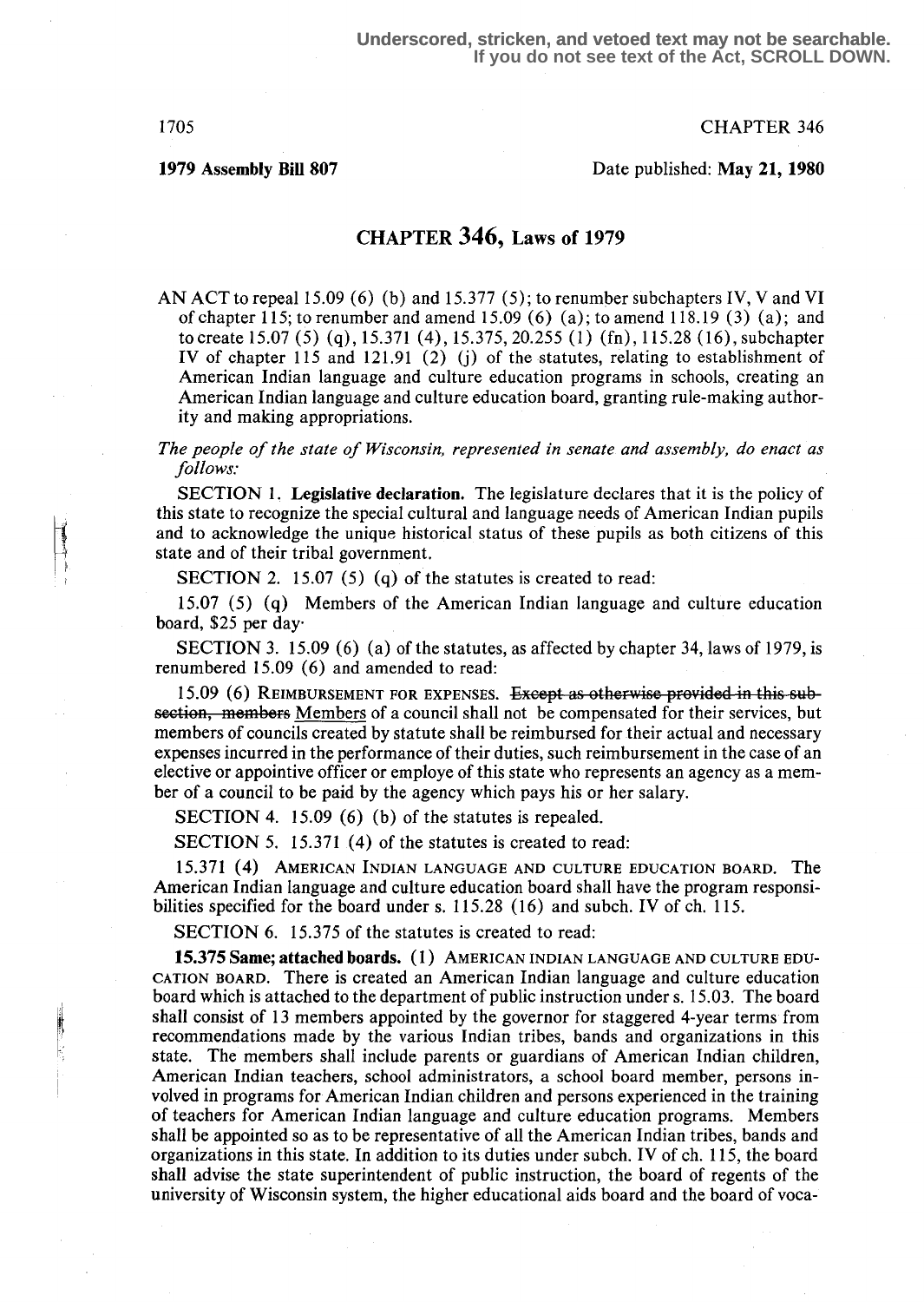## CHAPTER 346 1706

tional, technical and adult education on all matters relating to the education of American Indians. The board does not have rule-making authority.

SECTION 7. 15.377 (5) of the statutes is repealed.

SECTION 8. At the appropriate place in the schedule in section 20.005 of the statutes, insert the following amounts for the purposes indicated:

|             |                                                                |     |   | 1979-80 | 1980-81 |
|-------------|----------------------------------------------------------------|-----|---|---------|---------|
| 20.255      | Public instruction, department of                              |     |   |         |         |
| (1)<br>(fn) | EQUAL EDUCATIONAL OPPORTUNITIES<br>Alternative school American |     |   |         |         |
|             | Indian language and culture<br>education aid                   | GPR | A | $-0-$   | 45.000  |
|             |                                                                |     |   |         |         |

SECTION 9. 20.255 (1) (fn) of the statutes is created to read:

20255 (1) (fn) Alternative school American Indian language and culture education aid. The amounts in the schedule for the payment of aid to alternative schools for American Indian language and culture education programs under s. 115.75 .

SECTION 10. 115.28 (16) of the statutes is created to read:

115.28 (1f)) AMERICAN INDIAN LANGUAGE AND CULTURE EDUCATION. (a) Establish by rule, in coordination with the American Indian language and culture education board, standards for certifying the abilities of teachers participating in American Indian language and culture education programs under subch. IV to read and write or speak an American Indian language and to possess knowledge of American Indian history and culture.

(b) Establish by rule, in coordination with the American Indian language and culture education board, standards for certifying the abilities of home school coordinators, counselors and aides participating in American Indian language and culture education programs under subch. IV to possess knowledge of American Indian history and culture.

(c) Promulgate rules, in coordination with the American Indian language and culture education board, which further define "American Indian" under s.  $115.71$  (2) (d).

SECTION 11. Subchapters IV, V and VI of chapter 115 of the statutes are renumbered subchapters V, VI and VII of chapter 115, respectively.

SECTION 12. Subchapter IV of chapter 115 of the statutes is created to read:

#### CHAPTER 115

### SUBCHAPTER IV

#### AMERICAN INDIAN LANGUAGE AND CULTURE EDUCATION PROGRAM

115.71 Definitions. In this subchapter:

L.

(1) "Alternative school" means any nonsectarian private school or tribally operated school in this state which complies with the requirements of 42 USC 2000d and in which at least 75 % of the pupils enrolled are American Indians.

(2) "American Indian" means any person who is :

(a) A member of a tribe, band or other organized group of Indians, including those tribes, bands or groups terminated since 1940, or who is a descendant in the first or 2nd degree of any such member;

(b) Considered by the federal government, on the effective date of this act (1979) , to be an Indian for any purpose;

(c) An Eskimo, Aleut or other Alaska native; or

(d) Determined to be an Indian under rules promulgated by the state superintendent in coordination with the board under s. 115.28  $(16)$  (c).

(3) "Board" means the American Indian language and culture education board.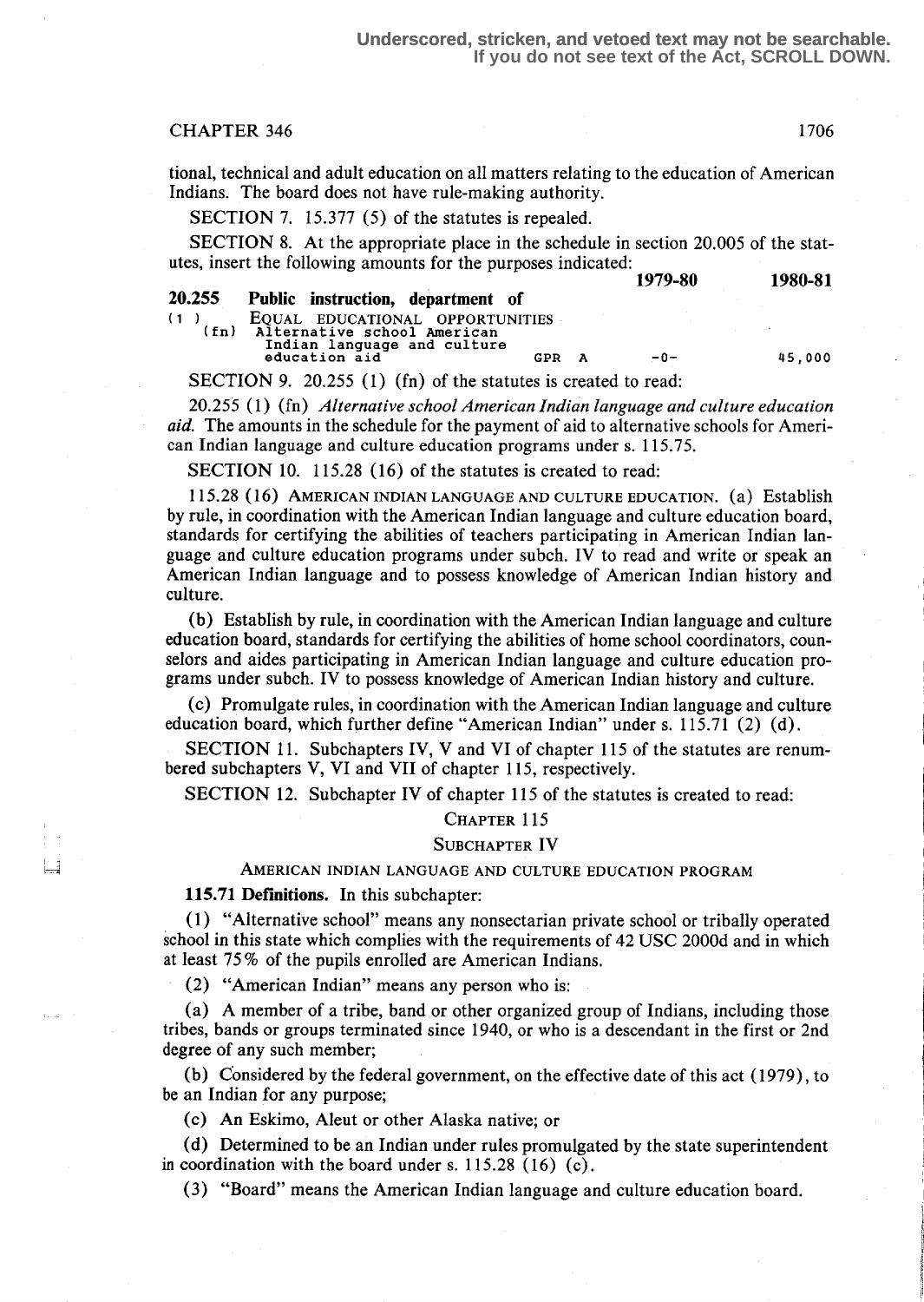#### 1707 CHAPTER 346

(4) "Home school coordinator" means a person employed by the school district to promote communication between the school and the American Indian community.

(5) "Tribal education authority" means the educational authority of a tribe, band or other organized group of American Indians, which may be vested in a tribal department or division of education, a tribal school board, a tribal education committee or any similar body.

115.72 Establishment of programs. (1) Any school district enrolling American Indian pupils, or alternative school, may establish, on a voluntary basis, an American Indian language and culture education program. The program shall be designed to:

(a) Make the school curriculum more relevant to the needs, interests and cultural heritage of American Indian pupils.

(b) Provide reinforcement of the positive self-image of American Indian pupils .

(c) Develop intercultural awareness among pupils, parents and staff.

(2) The American Indian language and culture education program may include:

(a) Instruction in American Indian language, literature, history and culture.

(b) In-service training and technical assistance for staff in regard to methods of teaching American Indian pupils.

(c) Vocational education and counseling for American Indian pupils .

(d) Modification of curriculum, instructional methods and administrative procedures to meet the needs of American Indian pupils.

(e) Tests of the academic achievement of the American Indian pupils enrolled .

(f) Identification of the educational needs of the American Indian pupils enrolled .

 $(g)$  Classification of American Indian pupils enrolled by grade, level of education, age and achievement.

(3) The school board of a district establishing an American Indian language and culture education program may designate the school or schools in which the program shall be offered. The parent or guardian of an American Indian pupil may transfer the pupil to the school in which the program is offered, if it is in the same district, in order for the pupil to participate in the program.

(4) American Indian language and culture education programs established under this subchapter shall be located in school facilities in which regular classes in a variety of subjects are offered on a daily basis.

115.73 Program requirements. (1) Each school district and alternative school, before establishing a program under this subchapter, shall develop a plan which:

(a) Identifies the activities, methods and programs to be used to meet the identified educational needs of the pupils to be enrolled in the program.

(b) Describes how the program will be organized, staffed, coordinated and evaluated.

(c) Estimates the costs of the program.

(2) Each school district and alternative school operating a program under this subchapter shall maintain records concerning the number of American Indian pupils enrolled in the program and of all sums expended in connection with the program. The school district or alternative school shall make affirmative efforts to encourage participation of American Indian pupils in the program by providing for meetings with parents and guardians of American Indian pupils to explain the nature of the program.

115.735 Parent advisory committee. (1) Each school district and alternative school which establishes a program under this subchapter shall establish an American Indian parent advisory committee, appointed by the school board, to afford parents and educators of American Indian pupils the opportunity to advise the school board of their views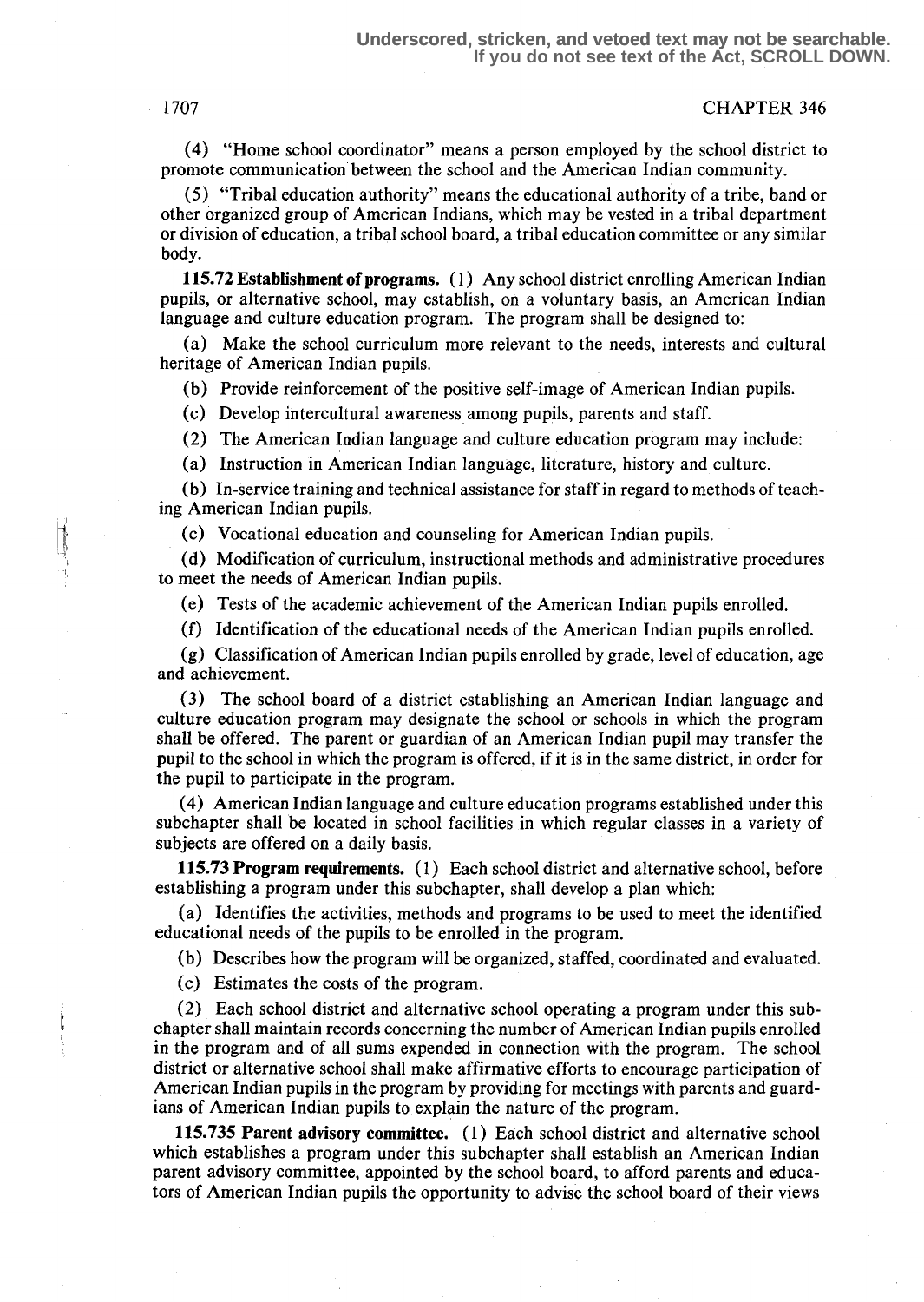# CHAPTER 346 1708

and to ensure that a program is planned, operated and evaluated with their involvement and consultation . If there is a local tribal education authority, the school board shall appoint committee members from recommendations submitted by the authority.

(2) The committee shall be composed of parents or guardians of American Indian pupils enrolled in the program, teachers, aides and counselors involved in the program and representatives of local tribal education authorities, but a majority of the members of each committee shall be parents or guardians of American Indian pupils enrolled in the program.

(3) If an advisory committee exists which meets the requirements of sub. (2), it may serve as the parent advisory committee. If the school board consists solely of parents or guardians of American Indian pupils, it may serve as the parent advisory committee.

115.74 Assessment of needs and evaluation of resources. (1) On or before July l, 1982, and on or before July 1 in every 2nd year thereafter, the department, in coordination with the board, shall:

(a) Conduct a statewide assessment of the need for American Indian language and culture education programs. The assessment shall include information on:

1. Numbers, ages, location and tribal affiliation of American Indian pupils.

2. Concentration of American Indian pupils in attendance areas, as defined in s. 121 .85 (1) (b), within each school district by tribal affiliation.

3 . Placement rates of American Indian children in classes for handicapped pupils in comparison with statewide and district-wide placement rates.

4. Advancement, achievement levels and dropout rates of American Indian pupils in comparison with average advancement and dropout rates.

5. Participant response to the program.

(b) Evaluate the American Indian language and culture education programs established under this subchapter. Alternative school programs shall be evaluated under this paragraph only with the permission of the school.

(2) Annually, on or before July 1, the department, in coordination with the board, shall evaluate all available resources and programs which are or could be directed toward meeting the educational needs of American Indian pupils . The evaluation shall include information on:

(a) Numbers, locations and qualifications of teachers, administrators, counselors and others from American Indian backgrounds who are interested in working in American  $\frac{1}{4}$  Indian language and culture education programs.

> (b) Programs in this state designed for the preparation of American Indian language and culture education teachers.

> (c) The effectiveness of programs for American Indian pupils in this state other than programs established under this subchapter.

> (d) The effectiveness of preservice and in-service programs for staffs of American Indian language and culture education programs.

> (e) The tests, criteria, procedures and methods used to identify, test, assess and classify American Indian pupils.

> (3) The assessment of needs under sub. (1) (a) and the evaluation of resources under sub. (2) shall be performed on Indian reservations and in other Indian communities recognized by the federal government only in conjunction with, or with the permission of, the respective tribal governments.

> (4) The department, in coordination with the board, shall make an annual report to the governor and the legislature on or before September 1 . The first report shall be made on or before September 1, 1982. The report shall include the results of the most recent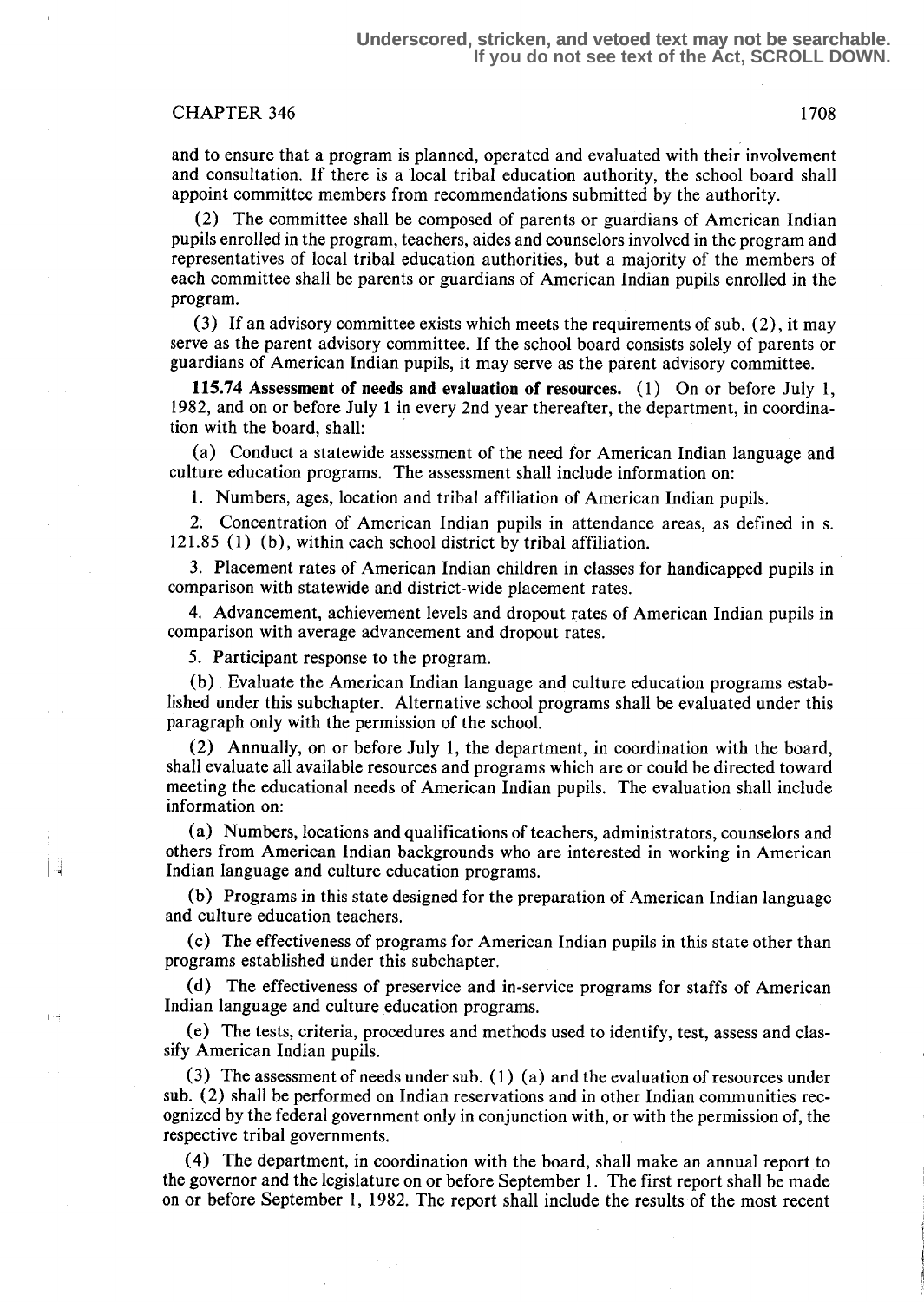1709 CHAPTER 346

assessment of needs and evaluation of programs under sub. (1), the evaluation of resources under sub. (2) and recommendations for legislation in the area of American Indian language and culture education.

115.75 Aid to alternative schools.  $(1)$  (a) Subject to the requirements of par. (b), each alternative school operating an American Indian language and culture education program under this subchapter shall receive state aid, from the appropriation under s. 20.255 (1) (fn), in an amount equal to \$110 for each pupil who has completed the fall semester in the program.

(b) No alternative school may receive state aid under this section unless the state superintendent:

1. Determines that the alternative school has adequate management and accounting capacity and that the school agrees that its accounts related to the program may be audited.

2. Certifies that the alternative school has met the requirements of ss. 115.73 and 115 .735 and has submitted a report to the state superintendent which includes a description of all expenditures made in the prior year in connection with the program, a budget for the current year for the program and the number of pupils who have completed the fall semester in the program.

( (2) State aid under this section shall be paid in April of each year. In no case may such aid supplant federal aid received by the alternative school and utilized for American Indian language and culture education programs in the prior year.

(3) If the appropriation under s.20.255 (1) (fn) in any year is insufficient to pay the full amount of aid under this section, state aid payments shall be prorated among the alternative schools entitled to such aid.

SECTION 13. 118.19 (3) (a) of the statutes is amended to read:

118.19 (3) (a) Beginning with the 1972-1973 school year, no certificate or license to teach in any public school may be issued unless the applicant possesses a bachelor's degree including such professional training as the department by rule requires, except as permitted under  $s. 115.28$  (16) (a) and par. (b). Any teacher who taught in the public schools in the 1937-1938 school year or prior thereto may continue to teach in the public schools without complying with this subsection.

SECTION 14. 121.91 (2) (j) of the statutes is created to read:

121.91 (2) (j) Prevent the development of new or expanded programs under subch. IV of ch. 115.

SECTION 14m. Initial appointments. The first members of the American Indian language and culture education board created by section 15 .375 of the statutes, as created by this act, shall be appointed for the following terms: 5 for a term of 4 years, 4 for a term of 3 years and 4 for a term of 2 years.

SECTION 15. Cross reference changes. In the sections of the statutes listed in Column A, the cross references shown in Column B are changed to the cross references shown in Column C:

| Statute Sections           | Old Cross References | New Cross References |
|----------------------------|----------------------|----------------------|
| 15.371(2)                  | subch. IV            | subch. V             |
| $20.255$ (1) (bb), as      | subch. VI            | subch. VII           |
| affected by chapter 34,    |                      |                      |
| laws of 1979               |                      |                      |
| 20.255 (1) (dd), as        | subch. V             | subch. VI            |
| affected by chapter 34,    |                      |                      |
| laws of 1979               |                      |                      |
| 67.04<br>(y)<br>(1)        | subch. IV            | subch. V             |
| 70.62(4)<br>$(\bar{e}m)$ 7 | subch. IV            | subch. V             |
| 115.28(15)<br>(a)          | subch. VI            | subch. VII           |
| 118.01 $(1)$ $(a)$ , as    | subch. VI            | subch. VII           |
| affected by chapter 53,    |                      |                      |
| laws of 1979               |                      |                      |